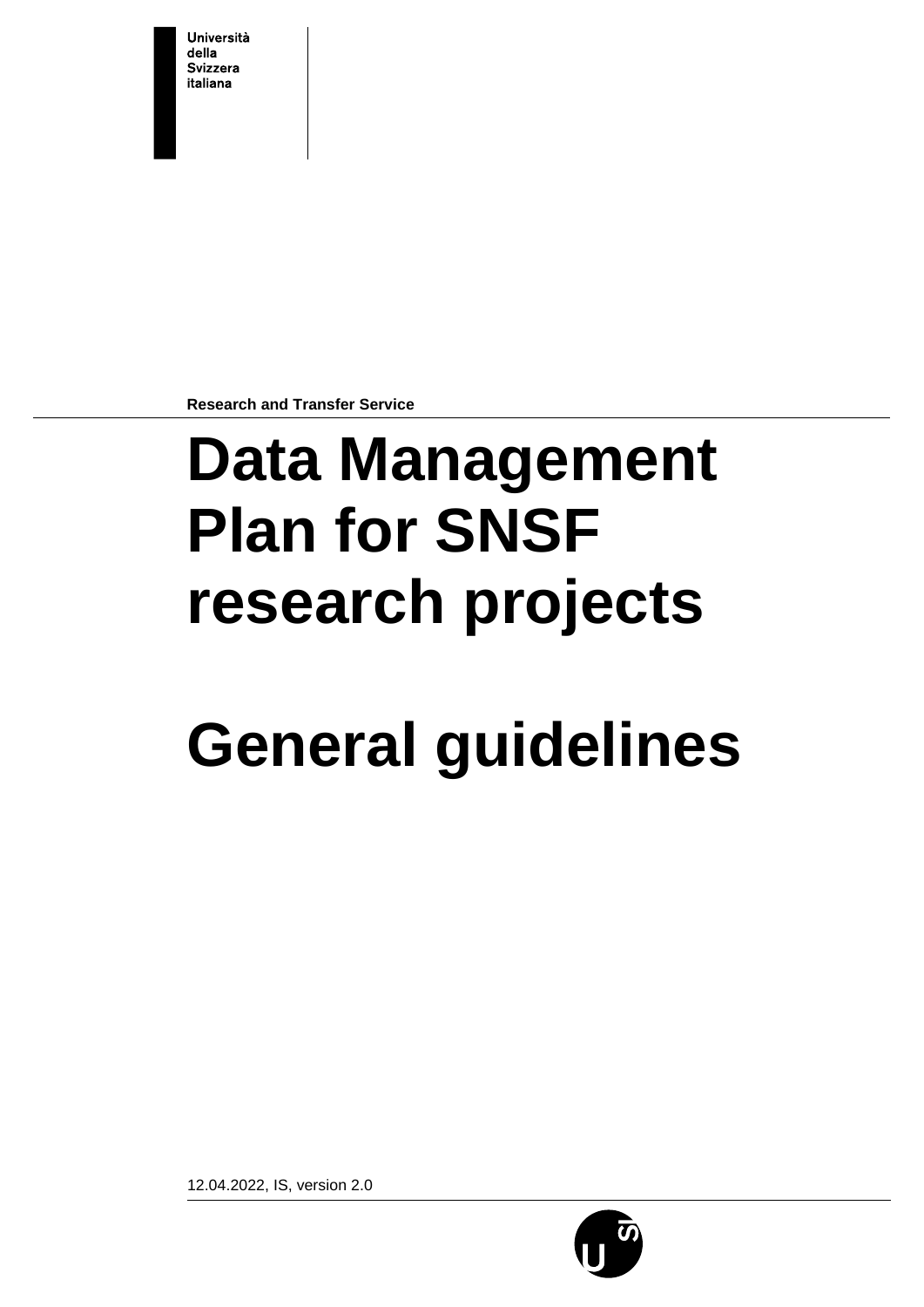# **Contents**

| Introduction                                                   | 3      |
|----------------------------------------------------------------|--------|
| 1. General information                                         |        |
| 1.1. When to prepare a DMP                                     |        |
| 1.2. Data details                                              | 4      |
| 1.3. Metadata                                                  | 4      |
| 1.4. Data storage and data treatment<br>1.5. Data preservation | 5<br>5 |
| 1.5.1. Data selection                                          | 5      |
| 1.5.2. Formats of data for long-term preservation              | 6      |
| 1.6. Data sharing                                              | 6      |
| 1.6.1. Personal and sensitive data                             | 6      |
| 1.6.1.1. Swiss law                                             | 7      |
| 1.6.1.2. European law: GDPR                                    | 7      |
| 1.6.1.3. Informed consent                                      | 8      |
| 1.6.2. Licenses                                                | 8      |
| 1.7. Data repositories                                         | 9      |
| 2. DMP for SNSF projects                                       | 11     |
| 2.1. Preparation of the DMP                                    | 11     |
| 2.2. Structure of the DMP                                      | 11     |
| Contacts                                                       | 15     |
|                                                                |        |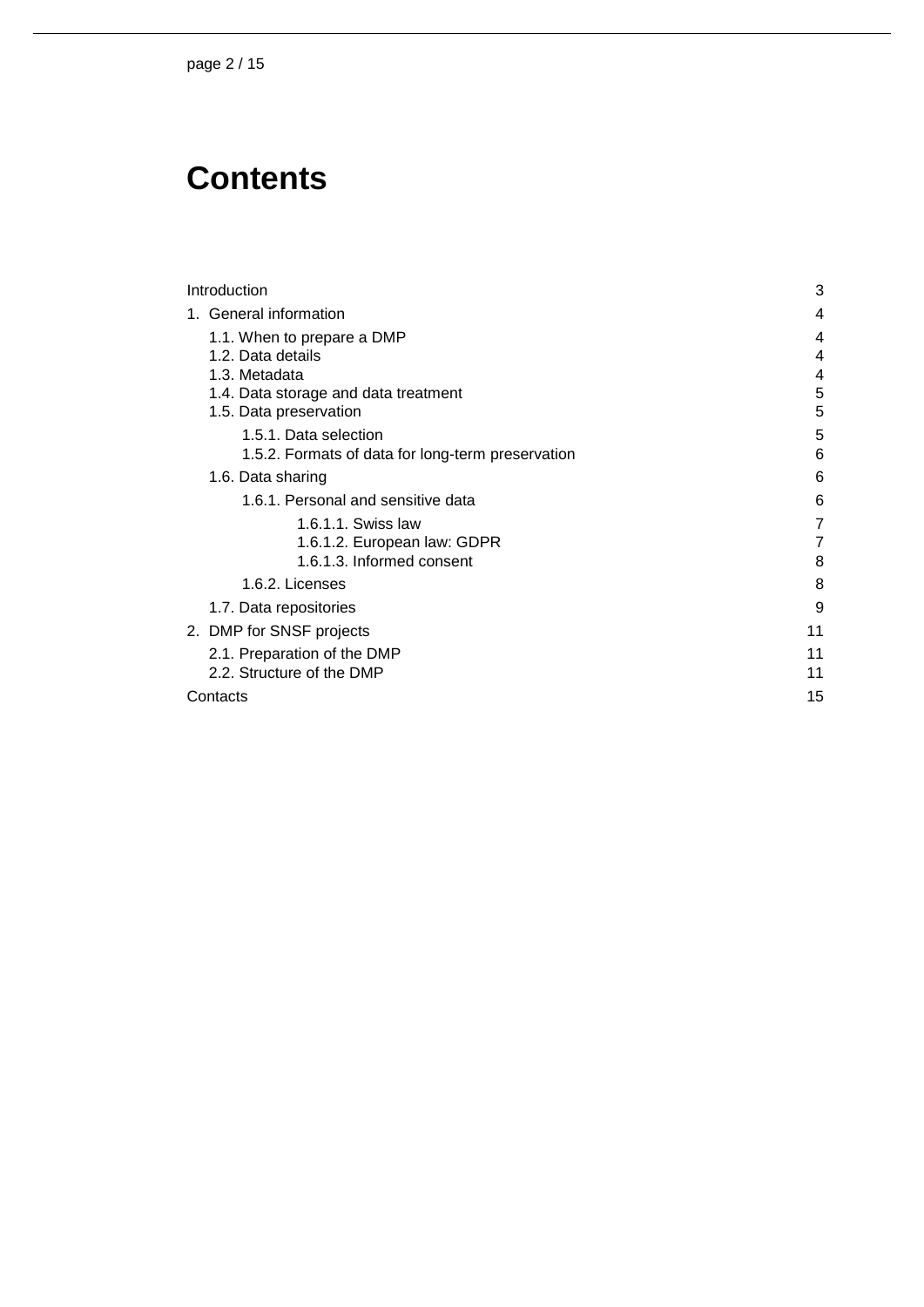## <span id="page-2-0"></span>**Introduction**

The aim of a Data Management Plan is to plan and manage the whole life cycle of data<sup>1</sup>. It offers a long-term perspective by outlining how data will be generated, collected, documented, shared and preserved.

Managing and sharing research data as openly as possible is one of the principles of good scientific practice. Following the SNSF Funding Regulations (Article 47) "*During the course of the research work and after its completion, grantees are obliged to make*

*available to the public in an appropriate manner the research results obtained with the help of SNSF funding, thereby explicitly mentioning the support obtained from the SNSF"*. Similarly, beneficiaries of EU funding are expected to share their data according to the FAIR Data principles, meaning that data should be Findable, Accessible, Interoperable and

Reusable<sup>2</sup> .

In Chapter 1 you will find general information on data and data management. Chapter 2 provides details on the SNSF Data Management Plan as well as its structure and required content.

These guidelines are complemented by a series of DMP example that the user may find at the dedicated USI Research and Transfer Service (SRIT) [website.](https://www.usi.ch/en/universita/info/srit/research-data-management-service/data-management-plan-dmp)

<sup>1</sup> Data life cycle: data management planning – data acquisition – data annotation – data processing – data analysis – data documentation and preservation – data publication and sharing (archiving) – data reuse.

<sup>2</sup> [FAIR principles detailed](https://www.go-fair.org/fair-principles/)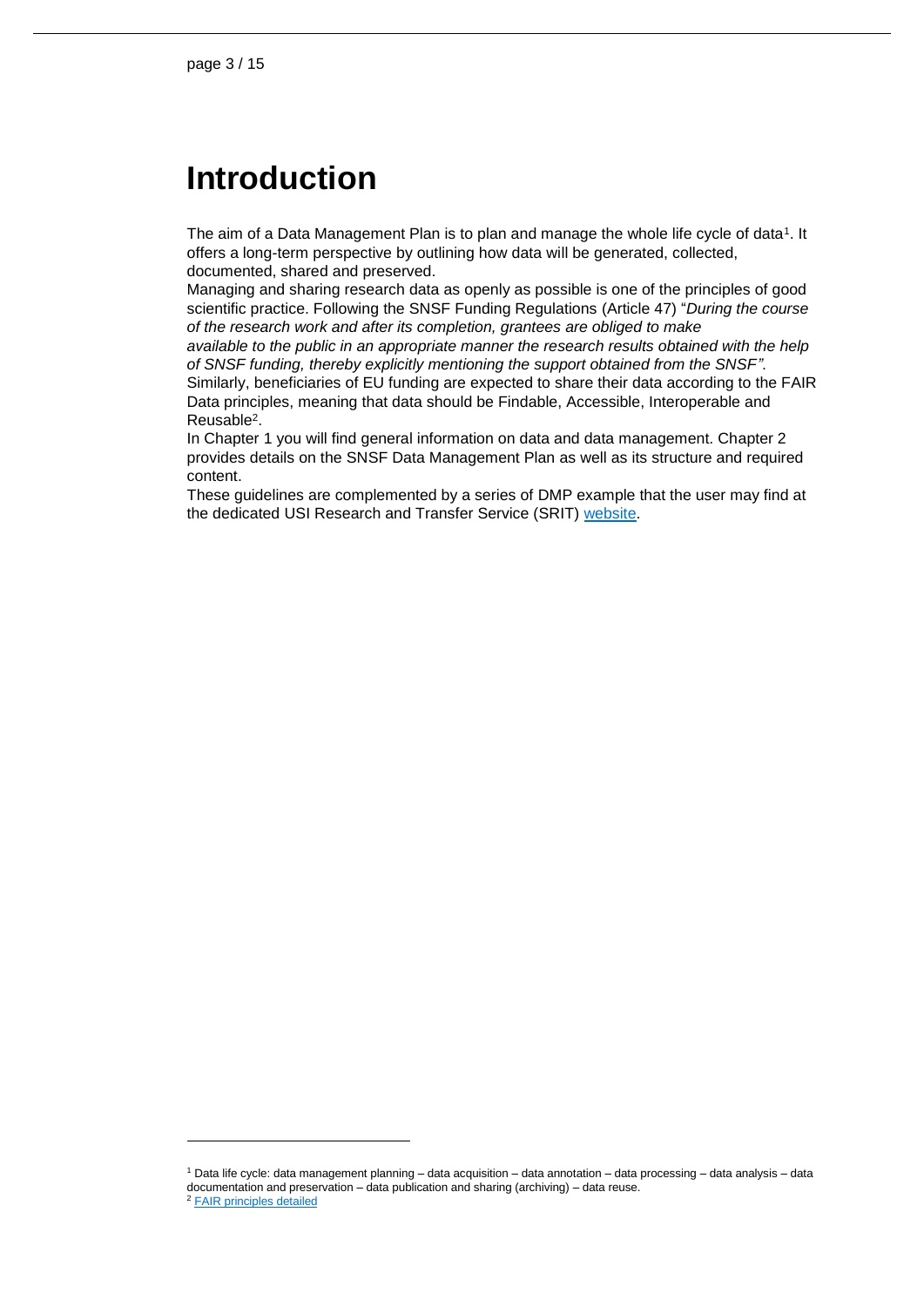# **1. General information**

## <span id="page-3-1"></span><span id="page-3-0"></span>**1.1. When to prepare a DMP**

The preparation of a DMP should start during the project-planning phase. At this stage it is an useful instrument to properly plan your data creation and analysis, as well as to address relevant issues related to data storage and data sharing. Nevertheless, the DMP is a living document that remains editable for the whole duration of a research project. Information can be specified or updated accordingly to the project progresses. At the latest the DMP should be revised by the end of the project in view of the data preservation, publication and reuse. For further information on SNSF deadlines for the DMP, see [§2.1.](#page-10-1)

As far as academic disciplines are concerned, the compilation of a DMP is flexible and each scientific community may define its own standard. In general, the best way of planning the management of research data may vary from field to field.

## <span id="page-3-2"></span>**1.2. Data details**

Research data are data collected or produced in the course of scholarly activity which are used for the purposes of academic research or which document research findings. In the DMP it is important to detail the specifics (data type, data origin, data formats, files formats, etc.) of each dataset that is going to be part of the research, and whether they are generated ex-novo or reused from a third party. Another major aspect concerns the indication of the estimated data volume, more so when this is expected to reach important sizes (see [§1.4\)](#page-4-0).

One important aspect regards the definition of data. According to the [Swiss National Open](https://www.swissuniversities.ch/en/topics/digitalisation/open-research-data/national-strategy-and-action-plan)  [Research Data Strategy,](https://www.swissuniversities.ch/en/topics/digitalisation/open-research-data/national-strategy-and-action-plan) "research data" have to be understood in a broad sense. The Strategy is concerned with data in the form of digital objects that are required for the reuse of data themselves and reproduction of research results. Thus, "research data" also includes generated and/or implemented codes and algorithms necessary to reproduce and validate the results of the research/publication.

## <span id="page-3-3"></span>**1.3. Metadata**

Metadata is documentation that describes all relevant information regarding data. Properly describing and documenting data allows users (yourself included) to understand and track important details of the work, making it is easy to interpret how data was generated and the context of data. The importance of metadata resides in the general concept that research data should be made available for reuse (also according to FAIR principles) and that research findings should be reproducible, enhancing effectiveness of the research process. Also, metadata should be compiled in order to make data findable meaning that it should consist of attributes that ease the process of searching, querying, mining and in general accessing the database. Hence, a precise and correct compilation of metadata documentation is of utmost importance.

Metadata contains generally descriptive information like the creator, date and subject of the dataset, information that tells how the dataset relates to other documents and information on the format, access rights or preservation aspects.

It is important to capture this information right from the start of the project. Sometimes metadata is embedded in the dataset as it is automatically created by the software or tool that generates the data. If not, metadata can be registered in a separate file, like a README.txt, .csv spreadsheet or .xml document. As a general rule, in order to grant interoperability it is good practice that metadata is rendered machine-readable, hence metadata should be stored in standardised formats that can be used and understood by a computer. One should also specify information concerning the software (including its version) used to produce and treat data. Also, many academic disciplines have formalized specific metadata standards and it is good practice to conform to them. If no appropriate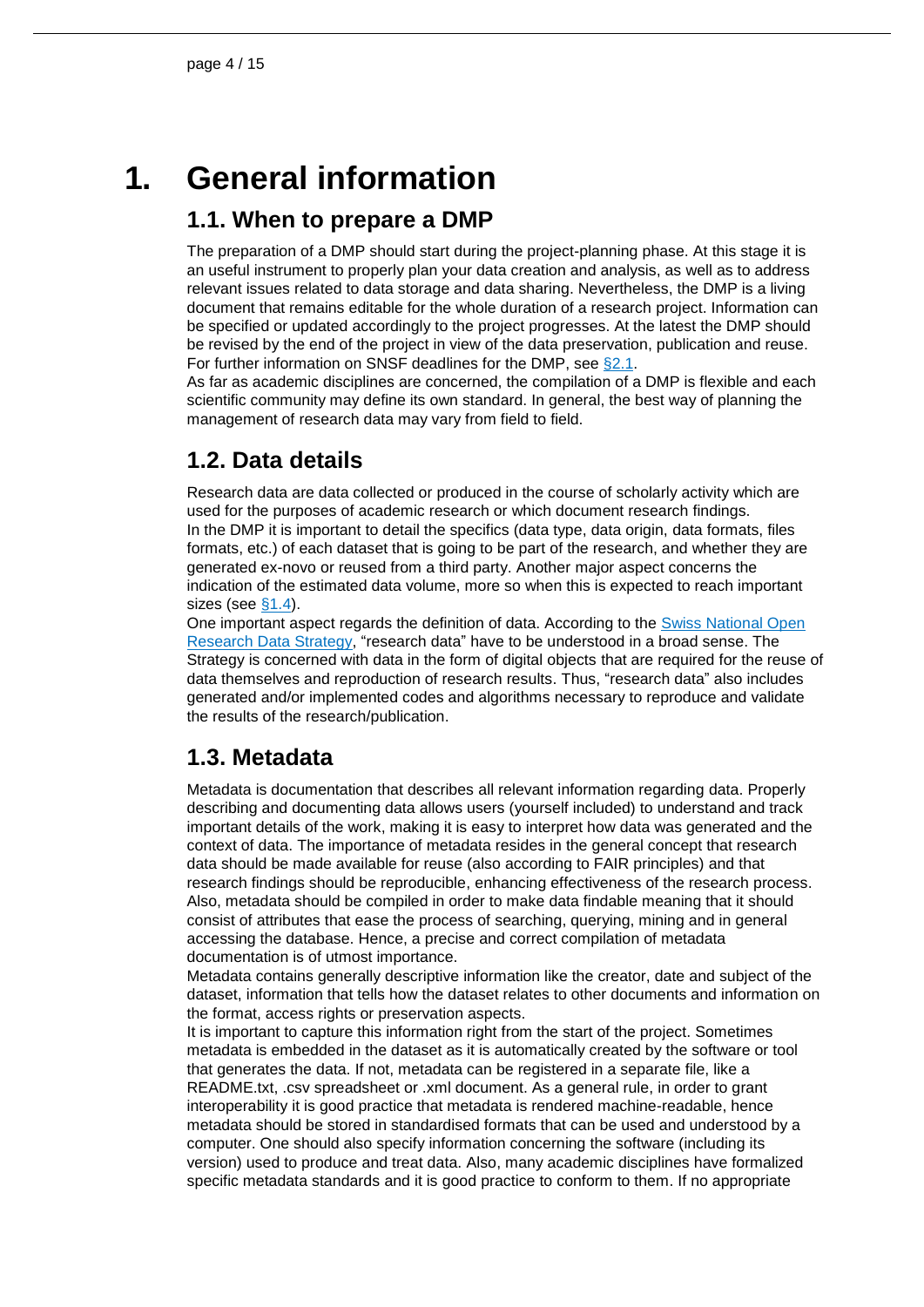standard is available, the applicant should describe the ad hoc metadata that is going to be adopted. You can check out formalized metadata standards on the [Digital Curation](http://www.dcc.ac.uk/resources/metadata-standards)  [Center](http://www.dcc.ac.uk/resources/metadata-standards) website. Another list is provided by the [research data Alliance.](http://rd-alliance.github.io/metadata-directory/)

## <span id="page-4-0"></span>**1.4. Data storage and data treatment**

It is good practice to adopt an organized scheme in order to stock and organize the research data as well as to monitor the changes that may occur in the databases during their lifetime. For example, one may want to define in advance a naming convention and a folder structure to organize data and, if necessary, adopt a code revision management system (or version control software) such as [Git.](https://git-scm.com/)

Institutional server space is available to USI researchers in which project data can be stored and treated. File servers are managed by IT services and are protected by backup copies of data made every night of working days.

It is good practice to indicate in advance the tools one intends to adopt in order to treat the data. There are cases in which applicants are going to need significant computing resources (e.g., High-Performance Computing as performed by CSCS), special software/hardware (e.g. dedicated server clusters, racks) and/or very large server space in order to stock data and perform the necessary analyses in the context of their research project. We strongly recommend applicants that anticipate such needs to get in touch beforehand with the USI Research Data Manager [\(igor.sarman@usi.ch\)](mailto:igor.sarman@usi.ch) and the IT team dealing with these matters [\(serviceportal.usi.ch\)](file://///usi/dfs/Progetti/Servizio%20ricerca/1_SNSF/0_Open_Data-Open_Access/serviceportal.usi.ch), as well as to detail such needs in their DMPs.

## <span id="page-4-1"></span>**1.5. Data preservation**

By the end of the project you have to decide which of your research data should be preserved and how. In this sense, it is important to describe the procedure to be adopted to grant data preservation. If possible, research data should be archived and published in a dedicated data repository (see  $\S1.6$  and  $\S1.7$ ). It might occur that some data cannot be made publicly available (data preservation does not necessarily mean data publication) and should be preserved only on institutional file servers with restricted access. In both cases data preservation must be properly planned.

Personal and sensitive data should be handled and preserved in line with the relevant legal framework and informed consent (see [§1.6.1.3\)](#page-7-0).

#### <span id="page-4-2"></span>**1.5.1. Data selection**

It is not always feasible nor appropriate to preserve all data used in the context of a research project. You might want to focus on the following:

- data which are needed to validate research findings:
- data that cannot easily be recreated or produced;
- data that is expensive to reproduce;
- experimental data;
- third party or acquired data for which the future availability is uncertain;
- data needed for further reuse.

In addition, you should also consider whether you will need to preserve multiple versions of a file or whether the most recent version will be sufficient for preservation. Furthermore, you should report what data elaborations will be applied (i.e. data anonymization when dealing with personal and sensitive data) and what measures will be put in place to grant accessibility.

You also have to consider for how long the data should be preserved. In general, it is best to commit to a minimum amount of time than a maximum. However, there is no fixed amount of time for which data must be preserved. A good practice to establish a minimum amount of time may be to consider the amount of time it takes for a research paper to be cited and then to add 5 years.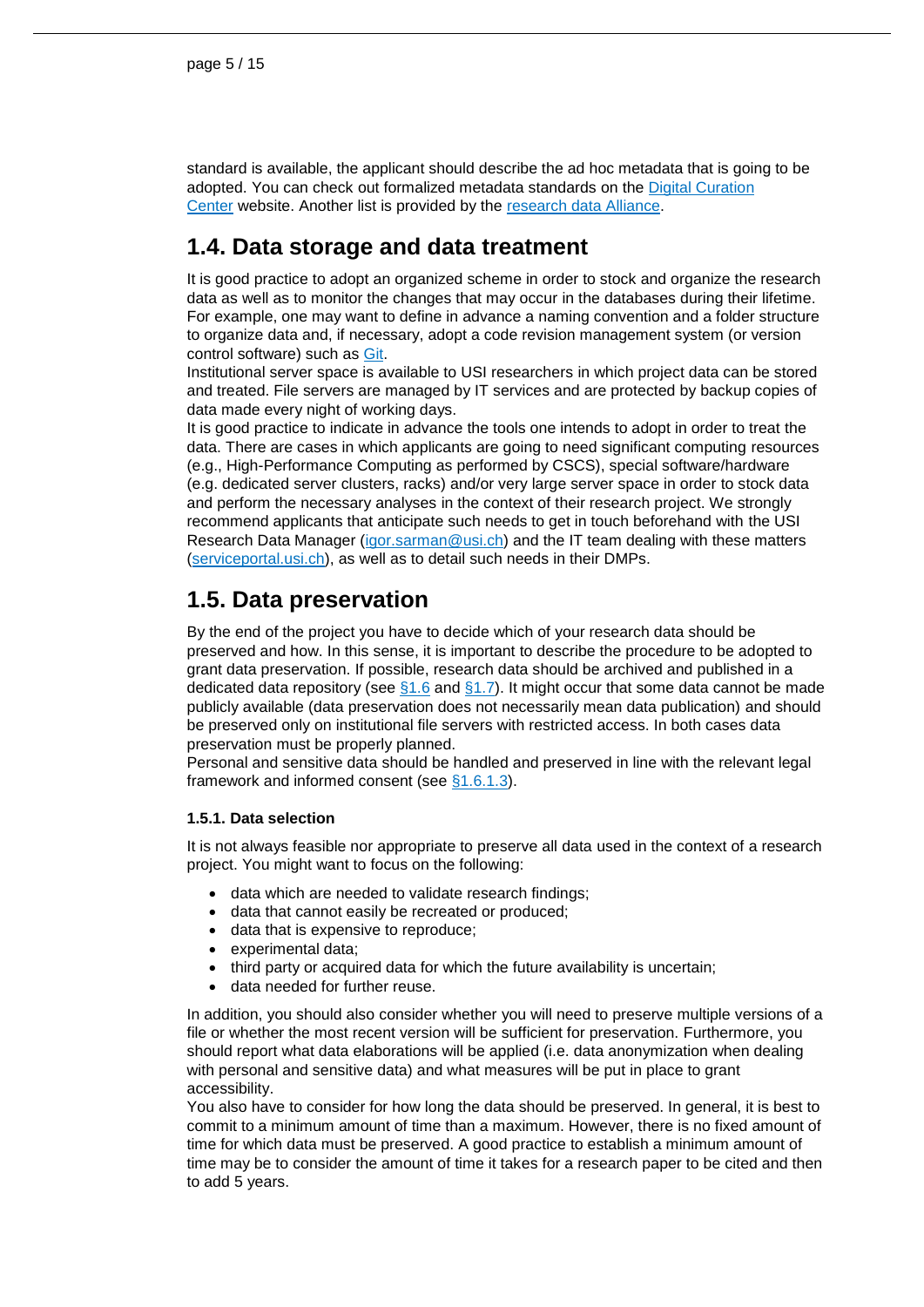It is also useful to set a timeframe after which the preservation of your research data should be re-evaluated.

#### <span id="page-5-0"></span>**1.5.2. Formats of data for long-term preservation**

Since hardware and software may become obsolete over time, data should be converted into standard or open formats for long-term accessibility and preservation. The following table provides a list of appropriate data formats that you may want to prefer and formats that you should try to avoid for data preservation:

| Type of data                                          | Appropriate                                         | Acceptable                                                                              | Not suitable |
|-------------------------------------------------------|-----------------------------------------------------|-----------------------------------------------------------------------------------------|--------------|
| Tabular data with extensive .csv, .hdf5<br>metadata   |                                                     | .txt, .html, .tex, .por                                                                 |              |
| Tabular data with minimal .csv, tab, .ods<br>metadata |                                                     | .xml, .xlsx, SQL script                                                                 | .xls, .xlsb  |
| Textual data                                          | .md, .htm, .xml                                     | .pdf, .txt, .odt, .odm, .tex, .pptx, .pdf with embedded .doc, .ppt<br>forms, .rtf, docx |              |
| Code                                                  | .m, .R, .py, .iypnb, .rstudio, .sdd<br>.rmd, NetCDF |                                                                                         | .mat, .rdata |
| Digital image data                                    | tif, png, svg, ipeg                                 | .jpg, .jp2, .tif, .tiff, .odf, .gif, .indd, .ait, .psd<br>.bmp                          |              |
| Digital audio data                                    | .flac, .wav, .ogg                                   | .mp3, .mp4, .aif                                                                        |              |
| Digital video data                                    | .mp4, .mj2, .avi, .mkv                              | .ogm, .webm                                                                             | .wmv, .mov   |
| Generic data                                          | .xml, .json, .rdf                                   |                                                                                         |              |

## <span id="page-5-1"></span>**1.6. Data sharing**

Research data should be shared as soon as possible, but at the latest together with the relevant scientific publication. The SNSF expects that data generated by funded projects are publicly accessible in digital databases provided there are no legal, ethical, copyright or other issues. Besides responding to public requirements, sharing your data helps generating more visibility to your research.

Datasets must always be carefully documented with associated metadata, such that other researchers understand how the data was collected, as well as under which conditions and how it can be re-used (see [§1.3\)](#page-3-3).

The FAIR Data Principles define a range of qualities a published dataset should have in order to be Findable, Accessible, Interoperable and Reusable (see [FAIR Data Principles](http://www.snf.ch/SiteCollectionDocuments/FAIR_principles_translation_SNSF_logo.pdf) as explained by SNSF). The SNSF as well as the EU expects researchers to share their data according to the FAIR Data Principles on publicly accessible, digital repositories. It is important to note that the FAIR Data Principles do not require researchers to share all their data without any restriction. The general idea that should guide researchers when sharing data is "as open as possible, as closed as necessary" as illustrated by the FAIR principles. In cases where data cannot be shared because of legal, ethical, copyright, confidentiality or other clauses, applicants are asked to clarify the specific limitations. In case of third-party data reuse, one has to verify if restrictions to data dissemination are in effect. If third-party data can be shared, this has to be done according to the original requirements and licenses.

#### <span id="page-5-2"></span>**1.6.1. Personal and sensitive data**

**Personal data** is all information relating to an identified or identifiable person (Swiss FADP<sup>3</sup> , article 3 a.), such as name, address, identification number, e-mail, phone number, medical records, etc.

<sup>3</sup> [Federal Act on Data Protection.](https://www.admin.ch/opc/en/classified-compilation/19920153/index.html)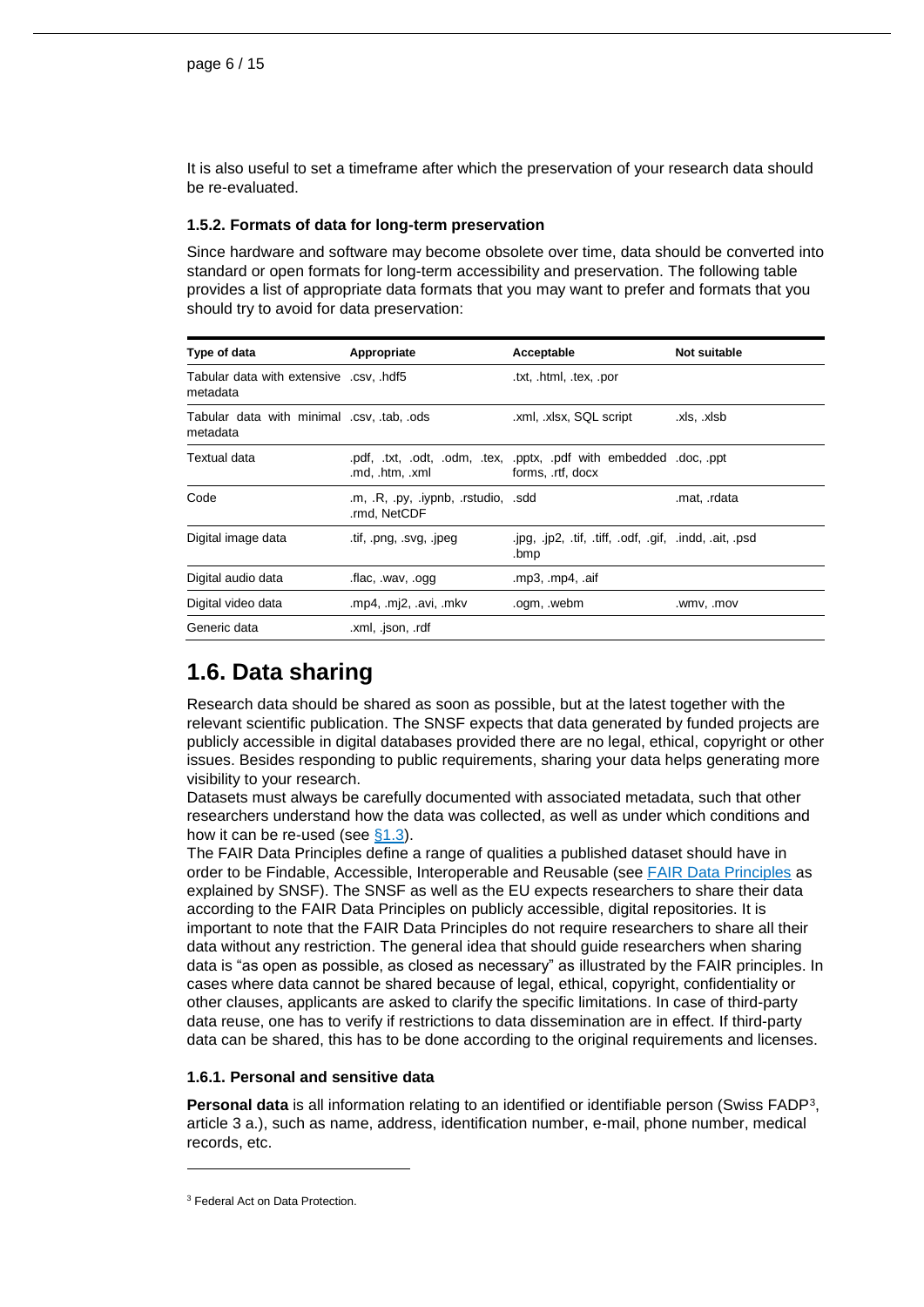**Sensitive data**, according to the Swiss FADP (article 3 c.) is data on:

- religious, ideological, political or trade union-related views or activities;
- health, the intimate sphere or the racial origin;
- social security measures;
- administrative or criminal proceedings and sanctions.

Working with personal/sensitive data may pose important ethical issues that have to be detailed in the DMP. It is necessary to describe how ethical issues will be managed across the entire lifespan of data as well as what data protection measures will be implemented to avoid unauthorized access to data. Before collecting personal/sensitive information the researcher has to put in place the procedures to obtain informed consent. Access to personal/sensitive data has to be restricted, storage must occur in a safe location  $(\S1.4)$  and transfer of data between research partners must be performed under protective measures. In order to protect personal and sensitive data you must anonymize your datasets before publication in such a way that it will be impossible to retrace individuals. Anonymization has to be irreversible; data identifiers need to be removed, generalised, aggregated or distorted. Anonymous data are not considered as personal data since they do not correspond to an identified or identifiable person.

Data pseudonymization is instead a method of de-identification that replaces identifiers with pseudonyms or identifiers that are generated by the researcher. Using pseudonyms allows researchers to link de-identified data to the same individual across multiple datasets while retaining confidentiality of the individual. This means that, unlike anonymized data, pseudonymized data can be linked across datasets. Linking across datasets can make data more useful, but it can also increase the risk of re-identification.

#### <span id="page-6-0"></span>1.6.1.1. Swiss law

In Switzerland, the processing of personal and sensitive data is subject to the Federal Act on [Data Protection](https://www.admin.ch/opc/en/classified-compilation/19920153/index.html) and to cantonal laws.

The collection of personal and sensitive data is only possible with prior and informed consent of the person concerned or when such collection is explicitly provided for in the law. Unless anonymised, the data may be processed only for the purpose indicated at the time of collection.

The Swiss law on data protection is currently under revision, also in order to better align with the European law (GDPR), and is expected to entry into force in 2022. Please note that European law (GDPR) is more demanding in terms of consent and data protection, we therefore suggest to always take into account the European legal framework when dealing with personal data (see next section).

#### <span id="page-6-1"></span>1.6.1.2. European law: GDPR

The [General Data Protection Regulations](https://eur-lex.europa.eu/legal-content/FR/TXT/?uri=CELEX%3A32016R0679) (GDPR) regulate data protection and privacy for any individual residing within EU, as well as the communication of personal data outside EU. In the field of research, this regulation applies to all institutions and companies operating internationally that collect and process personal data of EU residents or send data from Swiss nationals abroad.

Complying with GDPR is a good practice for all research projects, regardless of the source and use of data.

Personal data may only be collected for specified, explicit and legitimate purposes, which should in principle be defined prior to processing and brought to the attention of the data subjects. GDPR requires that in case of collection and processing of personal data, consent must be expressed freely and explicitly. Therefore Consent will only constitute an appropriate legal basis if the person concerned has a real control and choice as to whether or not to accept the proposed conditions or to refuse them without prejudice.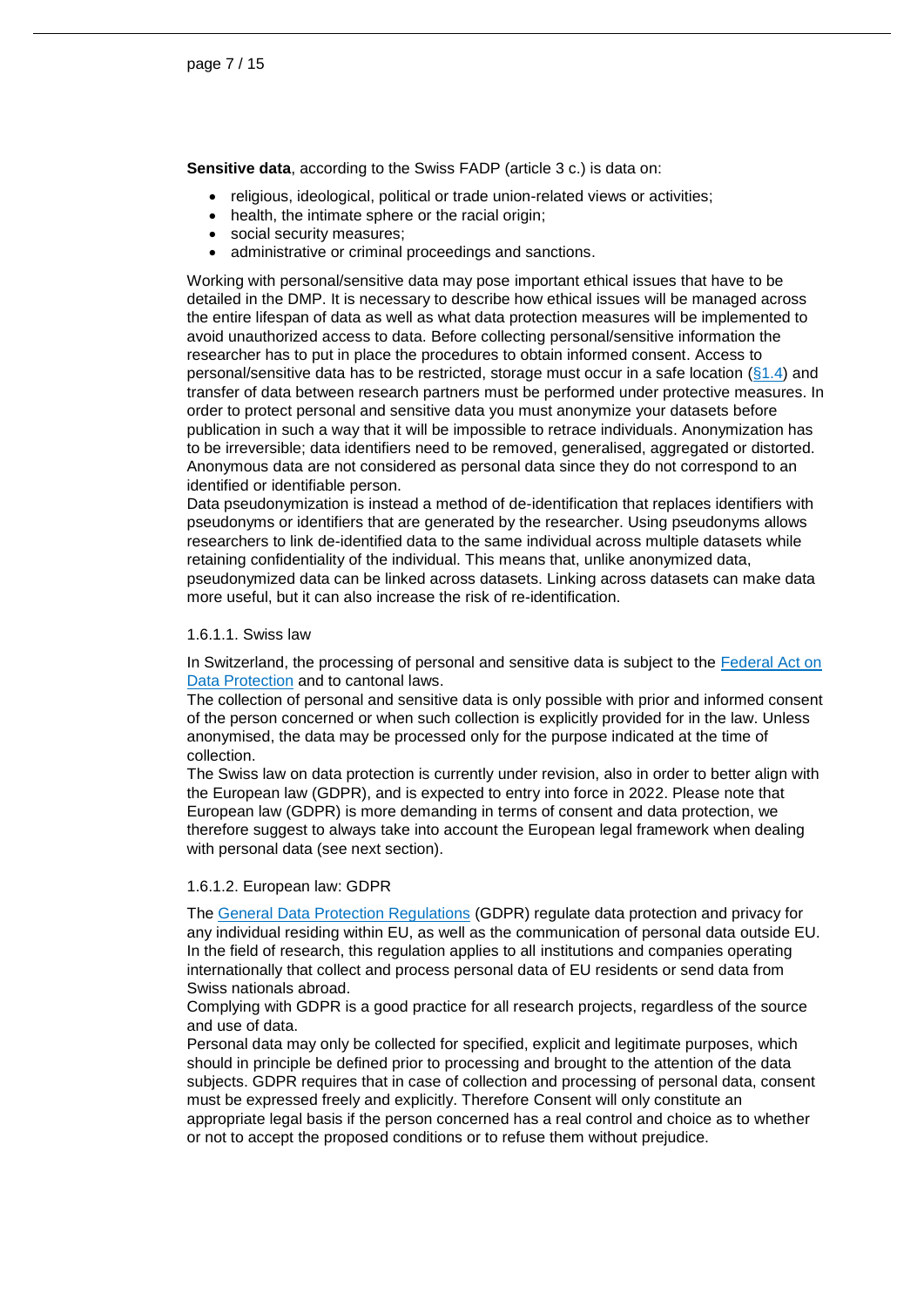#### <span id="page-7-0"></span>1.6.1.3. Informed consent

If you are working with persons' data, you should confirm the following<sup>4</sup>:

- have the subjects of your data collection (persons) been fully informed (what data do you collect, what will you do with the data, and who will receive it; when will they be deleted) and have the subjects given their informed consent?
- have the subjects of your data collection (persons) been informed about their rights on information, data deletion and data correction?

Following the European law, informed consent is required for the processing of personal and sensitive data and must fulfill the following criteria:

- **Free**: the person must not feel compelled to consent and his or her consent must not be conditional on the granting of an advantage.
- **Specific**: consent must be obtained for each purpose and not for a set of purposes.
- **Informed**: the person must be informed on the identity of the controller, the purposes of the processing operation, the legal bases, etc.
- **Unambiguous**: consent must be given by a clear positive act. The controller must then keep proof of the given consent.

A template of the informed consent can be requested to the USI Research and Transfer Service. Further guidelines are provided by [FORS.](https://forscenter.ch/fors-guides/fg-2019-00005/)

#### <span id="page-7-1"></span>**1.6.2. Licenses**

A license clarifies the terms of use of your work allowing you to share your data with the proper protection. By default, a work with no license is a copyrighted work (all right reserved). Attaching a license to a publicly accessible dataset allows to explicitly clarify what can legally be done with it.

A Creative Common (CC) license is one of several public copyright licenses that enable free distribution of an otherwise copyrighted work. It is used when an author wants to give other people the right to share, use and build upon a work that he has created. Please find below an explanation of different CC licenses, from the most open to the most restrictive:

| License                | Right                                                | <b>Description</b>                                                                                                                                                                       |
|------------------------|------------------------------------------------------|------------------------------------------------------------------------------------------------------------------------------------------------------------------------------------------|
| CC <sub>0</sub>        | Free                                                 | Completely free.                                                                                                                                                                         |
| CC-BY                  | Attribution                                          | Licensees may copy, distribute, display and perform the work and make<br>derivative works and remixes based on it only if they give the author or<br>licensor the credits (attribution). |
| CC-BY-SA               | Attribution<br>Share-alike                           | Attribution + Licensees may distribute derivative works only under a<br>license identical ("not more restrictive") to the license that governs the<br>original work.                     |
| CC-BY-NC               | Attribution<br>Non commercial                        | Attribution + Licensees may copy, distribute, display, and perform the<br>work and make derivative works and remixes based on it only for non-<br>commercial purposes.                   |
| CC-BY-NC-<br>SА        | Attribution<br>Non commercial<br>Share-alike         | See above                                                                                                                                                                                |
| CC-BY-ND               | Attribution<br>No derivative works                   | Attribution + Licensees may copy, distribute, display and perform only<br>verbatim copies of the work, not derivative works and remixes based on<br>it.                                  |
| CC-BY-NC-<br><b>ND</b> | Attribution<br>Non commercial<br>No derivative works | See above.                                                                                                                                                                               |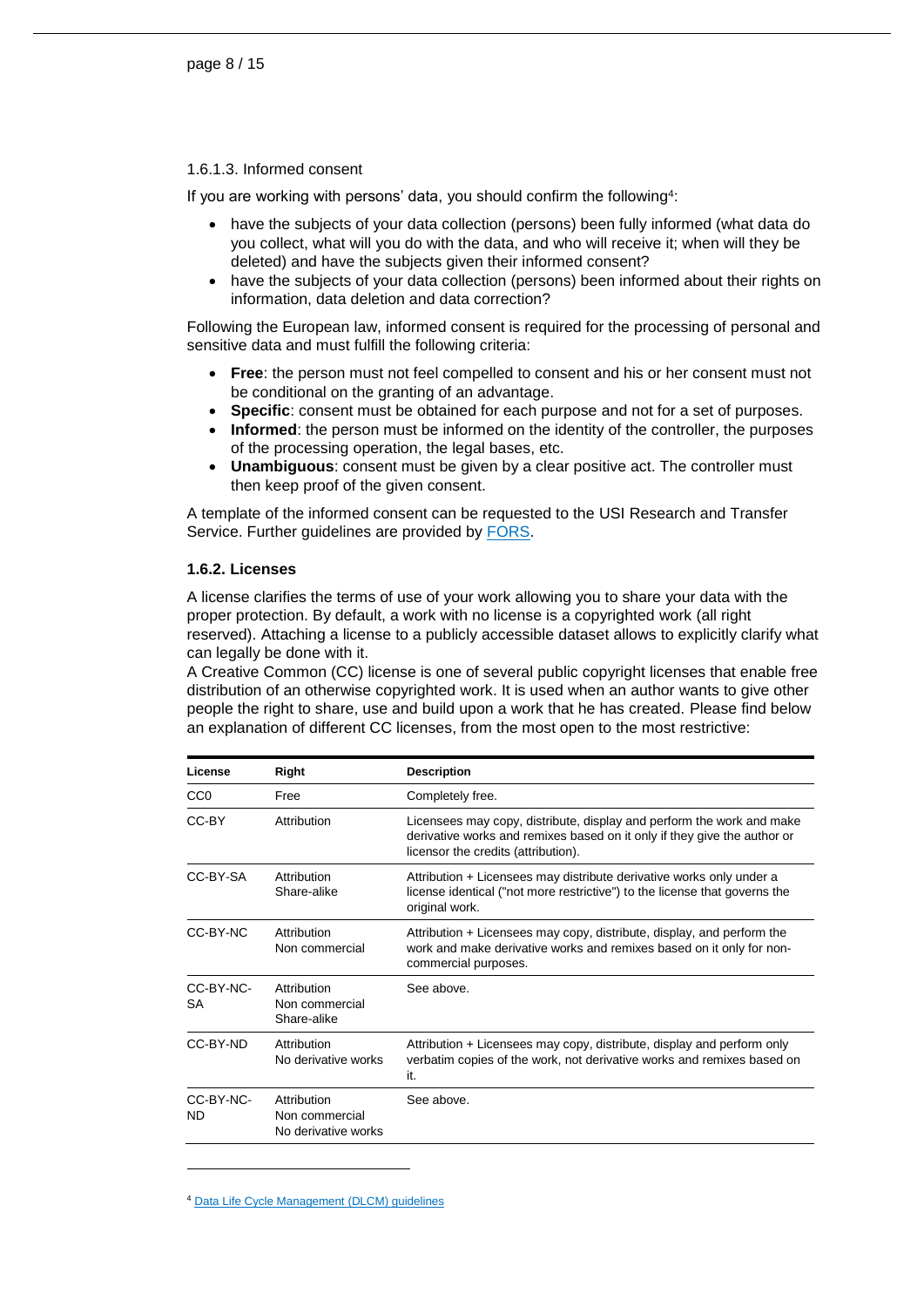### <span id="page-8-0"></span>**1.7. Data repositories**

The public funding bodies require grantees to publish their data in non-commercial data repositories complying with the FAIR data principles. You are free to choose field-specific repositories (e.g. PubMed Central for Life Sciences or ArXiv for Engineering) or repositories that accept datasets from different research fields.

Publication of data and outputs on data repositories must comply with the respective legal framework (Intellectual Property Rights, licenses, informed consent, data ownership, etc.). Most of the scientific journals set an embargo period after which you are entitled to publish a specified version of your article in a FAIR repository. Check the journal's policy on [http://www.sherpa.ac.uk/romeo.](http://www.sherpa.ac.uk/romeo)

In order to facilitate the identification of a FAIR repository, the SNSF guidelines for DMP present a checklist defining the minimum criteria for a repository to be considered FAIR. For this purpose, the answer to all the questions below must be "yes":

- Are datasets (or ideally single files in a dataset) given globally unique and persistent identifiers (e.g. DOI)?
- Does the repository allow the upload of intrinsic (e.g. author's name, content of dataset, associated publication, etc.) and submitter-defined (e.g. definition of variable names, etc.) metadata?
- $\bullet$  Is it clear under which licence (e.g. CC0, CC BY, etc.) the data will be available, or can the user upload/choose a licence?
- Are the citation information and metadata always (even in the case of datasets with restricted access) publicly accessible?
- Does the repository provide a submission form requesting intrinsic metadata in a specific format (to ensure machine readability/interoperability)?
- Does the repository have a long-term preservation plan for the archived data?

Please find below a list of four repositories which accept datasets from different fields and fulfil the funder's requirements<sup>5</sup>:

| <b>Repository</b>        | License                                                                                                   | Metadata                                                                                                                                         | Other                                                                                                                                     |
|--------------------------|-----------------------------------------------------------------------------------------------------------|--------------------------------------------------------------------------------------------------------------------------------------------------|-------------------------------------------------------------------------------------------------------------------------------------------|
| Zenodo                   | license or restrict the access<br>and set a condition.                                                    | Default is CC-BY, but user Always publicly available (also Allows to easily publish or<br>can choose different CC in case of restricted access). | cite a GitHub repository<br>$(link)$ .                                                                                                    |
| <b>Harvard Dataverse</b> | specified.                                                                                                | Default is CC0 waiver, but Always publicly available (also<br>custom terms of use can be in case of restricted access).                          |                                                                                                                                           |
| Eudat                    | defined via an online form.                                                                               | Licenses for datasets are Always publicly available (also<br>chosen by submitters and in case of restricted access).                             |                                                                                                                                           |
| <b>Dryad</b>             | All data submitted to Dryad Always publicly available.<br>are released to the public<br>domain under CC0. |                                                                                                                                                  | Dryad only accepts human<br>subject data that is properly<br>anonymized and prepared<br>under applicable legal and<br>ethical quidelines. |

In case of doubt, we recommend to visit the page [www.re3data.org](http://www.re3data.org/) where most research data repositories are listed. This page is also useful when a repository is deemed as commercial. In this case the following procedure may be considered:

 Under the tab "Institutions", check if a commercial entity is involved in 'general' or 'technical' responsibility (categories "Type of institution" and "Type(s) of responsibility")

<sup>&</sup>lt;sup>5</sup> A detailed description of how these four repositories comply with the checklist can be foun[d here](https://www.snf.ch/media/en/k64VoMUfwKoUMMY5/FAIR_data_repositories_examples.pdf)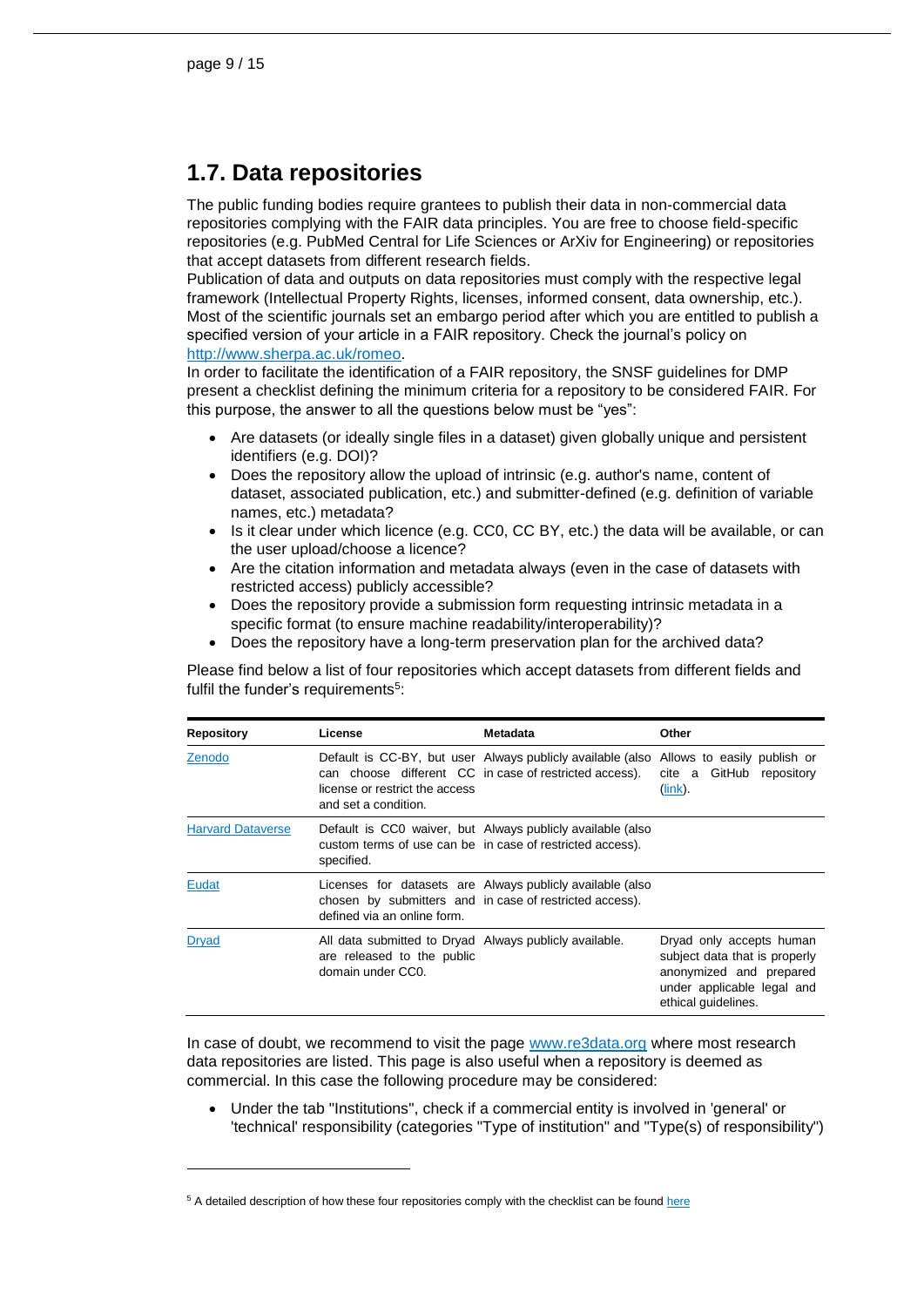- If not, SNSF considers the repository to be non-commercial (even if 'funding' or 'sponsoring' is provided by a commercial entity).
- If yes, the SNSF considers the solution to be a commercial repository (see [details\)](https://www.snf.ch/media/en/6xzDFBgjoMumjGKY/repositories_type_re3data.pdf)

If the repository is not listed on [www.re3data.org,](http://www.re3data.org/) the repository should be contacted to clarify this point.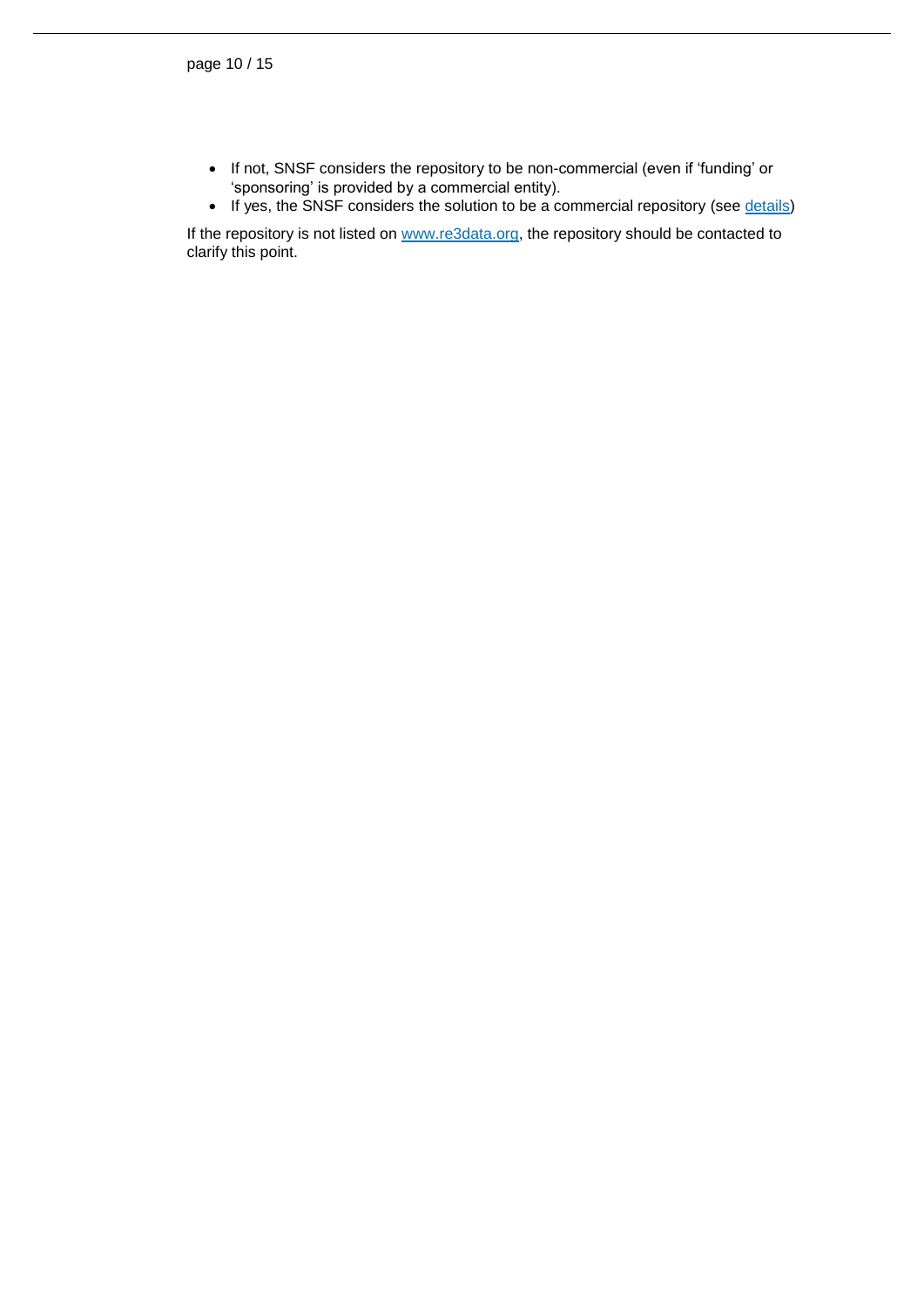# **2. DMP for SNSF projects**

### <span id="page-10-1"></span><span id="page-10-0"></span>**2.1. Preparation of the DMP**

The DMP is an integral part of the grant proposal and the proposal can only be submitted once the DMP has been completed $6$ . Following the SNSF Guidelines, at the stage of grant proposal the DMP is considered a draft and excluded from the scientific evaluation process (DMPs are not sent out for external review). The submitted DMP is considered as a notice of intention, its content is assessed by the SNSF Administrative Offices for its plausibility and compliance to the SNSF policy on open research data. If there are shortcomings in the submitted information, applicants will have to complete/amend specific sections of the DMP at the time of the funding decision and at the latest by the request for release of funds. The DMP remains editable during the entire lifetime of the grant and the final version has to be provided by the end of the project at the latest. In this final version, which will be assessed together with the final scientific report, the SNSF expects that the management of the data, which was collected, generated and observed during the course of the project, is described conclusively.

The formal structure of SNSF DMP is detailed in section §2.3. It is important to notice that depending on the project and research field not all the questions in the DMP have necessarily to be addressed, in this case it would be good practice to explain the rationale. Similarly, some research projects do not produce or reuse any data. In this case applicants are not expected to complete the whole DMP form and they are asked to explain why they do not plan to generate or reuse any data in their proposed research.

The costs of enabling access to research data that is collected, observed or generated under an SNSF grant should be included in the project budget. Such costs must be related to the preparation of research data in view of its archiving or to the archiving itself in a FAIR data repository that do not serve commercial purposes<sup>7</sup>. The maximum charge per grant is CHF 10'000<sup>8</sup> .

## <span id="page-10-2"></span>**2.2. Structure of the DMP**

In your grant application form on mySNF you will find the following questions in the DMP section. Short but comprehensive answers for each of them are required.

#### **1. Data collection and documentation**

#### 1.1. **What data will you collect, observe, generate or reuse?**

Briefly describe the data you will collect, observe or generate. Also mention any existing data that will be (re)used. The descriptions should include the type, format and content of each dataset. Furthermore, provide an estimation of the volume of the generated data sets. (This relates to the [FAIR Data Principles](https://www.go-fair.org/fair-principles/) F2, I3, R1 & R1.2)

*What type, format and volume of data will you collect, observe, generate or reuse? Which existing data (yours or third-party will you reuse?*

See [§1.2.](#page-3-2)

l

#### 1.2. **How will the data be collected, observed or generated?**

Explain how the data will be collected, observed or generated. Describe how you plan to control and document the consistency and quality of the collected data: calibration

<sup>&</sup>lt;sup>6</sup> [SNSF Data Management Plan \(DMP\) -](https://www.snf.ch/en/FAiWVH4WvpKvohw9/topic/research-policies) Guidelines for researchers

<sup>&</sup>lt;sup>7</sup> [General implementation regulations for the Funding Regulations, subchapter 2.13](https://www.snf.ch/media/en/B0SWnPsrDCRTaiCx/snsf-general-implementation-regulations-for-the-funding-regulations-e.pdf)

<sup>&</sup>lt;sup>8</sup> The SNSF also covers the costs of scientific open access publications. One may find further information concerning the Open Access policies and practices at USI at the dedicated webpage o[f USI Library](https://en.bul.sbu.usi.ch/information/open_access)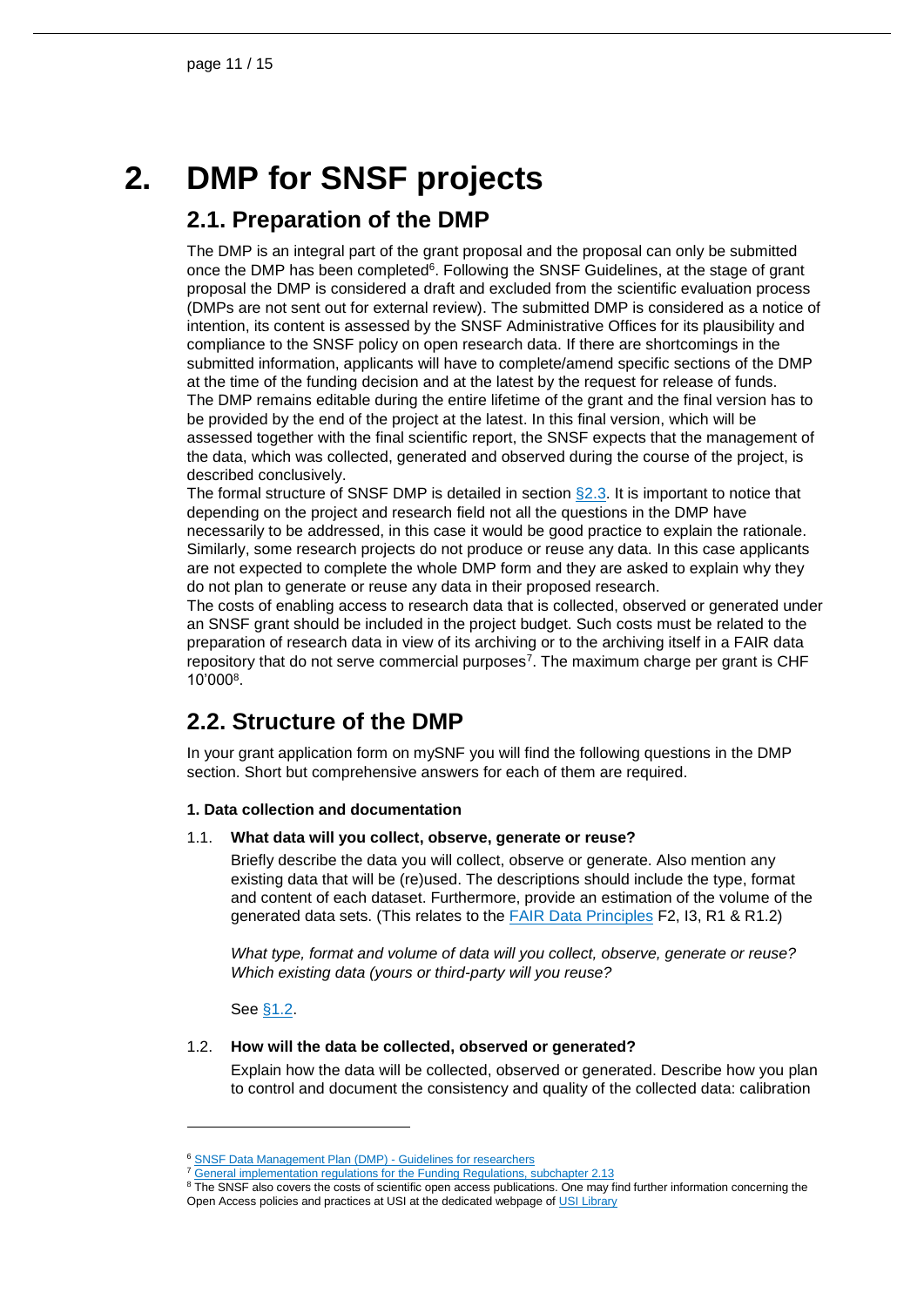processes, repeated measurements, data recording standards, usage of controlled vocabularies, data entry validation, data peer review, etc. Discuss how the data management will be handled during the project, mentioning for example naming conventions, version control and folder structures. (This relates to the [FAIR Data](https://www.go-fair.org/fair-principles/)  [Principle](https://www.go-fair.org/fair-principles/) R1)

*What standards, methodologies or quality assurance processes will you use? How will you organize your files and handle versioning?*

#### 1.3. **What documentation and metadata will you provide with the data?**

Describe all types of documentation (README files, metadata, etc.) you will provide to help secondary users to understand and reuse your data. Metadata should at least include basic details allowing other users (computer or human) to find the data. This includes at least a name and a persistent identifier for each file, the name of the person who collected or contributed to the data, the date of collection and the conditions to access the data. Furthermore, the documentation may include details on the methodology used, information about the performed processing and analytical steps, variable definitions, references to vocabularies used, as well as units of measurement. Wherever possible, the documentation should follow existing community standards and guidelines. Explain how you will prepare and share this information. (This relates to the **FAIR Data Principles 11, I2, I3, R1, R1.2 & R1.3**)

*What information is required for computer or humans to read and interpret the data in the future? How will you generate this documentation?*

*What community standards (if any) will be used to annotate the (meta)data?*

See [§1.3.](#page-3-3)

#### **2. Ethics, legal and security issues**

#### 2.1 **How will ethical issues be addressed and handled?**

Ethical issues in research projects demand for an adaptation of research data management practices, e.g. how data is stored, who can access/reuse the data and how long the data is stored. Methods to manage ethical concerns may include: anonymization of data; gain approval by ethics committees; formal consent agreements. You should outline that all ethical issues in your project have been identified, including the corresponding measures in data management. (This relates to the [FAIR Data Principle](https://www.go-fair.org/fair-principles/) A1)

*What is the relevant protection standard for your data? Are you bound by a confidentiality agreement?*

*Do you have the necessary permission to obtain, process, preserve and share the*  data? Have the people whose data you are using been informed or did they give their *consent?*

*What methods will you use to ensure the protection of personal or other sensitive data?*

#### See [§1.5.1.](#page-5-2)

#### 2.2. **How will data access and security be managed?**

If you work with personal or other sensitive data you should outline the security measures in order to protect the data. Please list formal standards which will be adopted in your study. Furthermore, describe the main processes or facilities for storage and processing of personal or other sensitive data. (This relates to the FAIR [Data Principle](https://www.go-fair.org/fair-principles/) A1)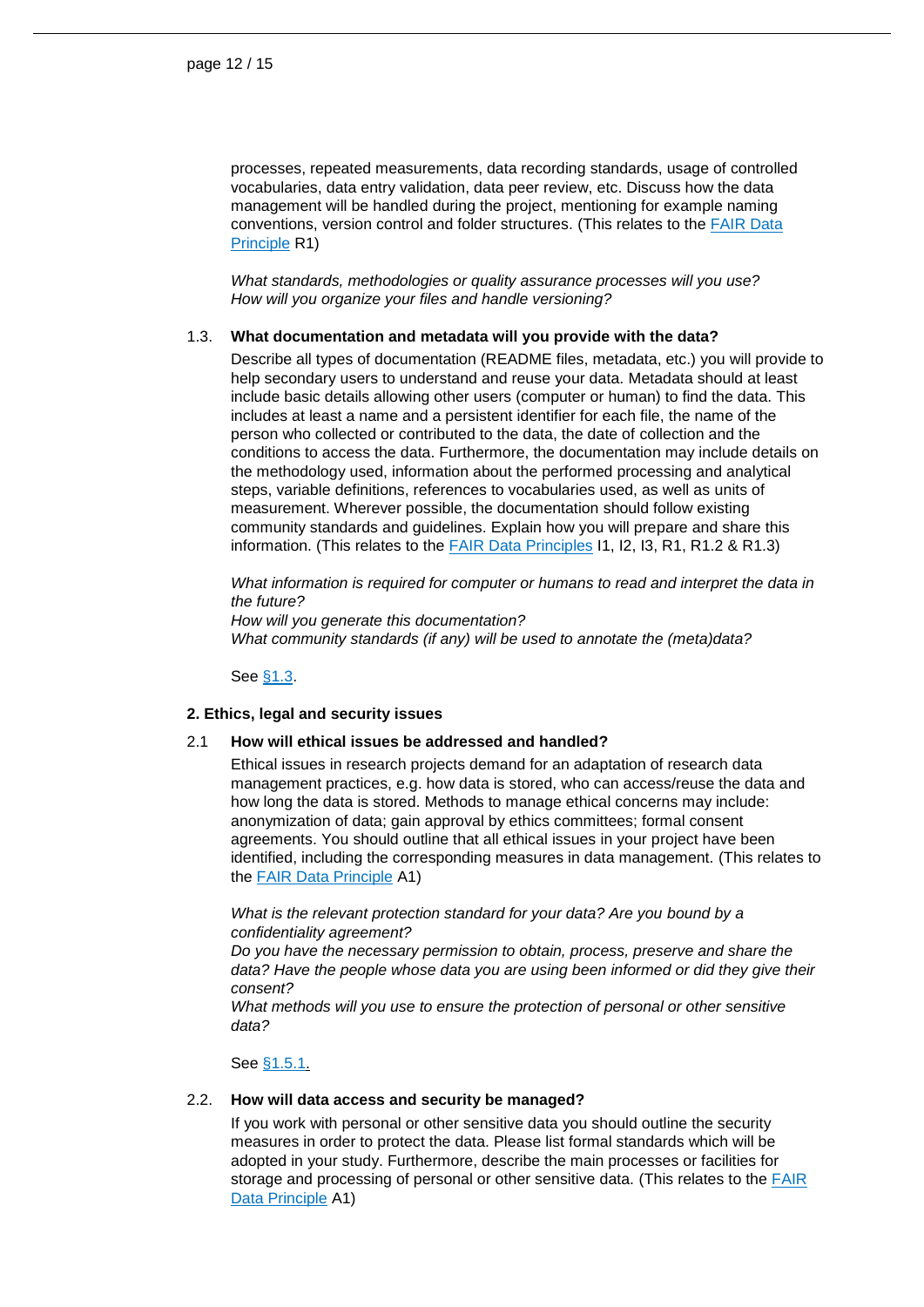*What are the main concerns regarding data security, what are the levels of risk and what measures are in place to handle security risks?*

*How will you regulate data access rights/permissions to ensure the security of the data?*

*How will personal or other sensitive data be handled to ensure safe data storage and transfer?*

STANDARD: "Project data will be stored on file servers managed by USI IT service in folders with limited and managed access permissions. The principal investigator (applicant) will be in charge of deciding which researchers have access to the folders containing the data."

#### 2.3. **How will you handle copyright and Intellectual Property Rights issues?**

Outline the owners of the copyright and Intellectual Property Right (IPS) of all data that will be collected and generated, including the licence(s). For consortia, an IPR ownership agreement might be necessary. You should comply with relevant funder, institutional, departmental or group policies on copyright or IPR. Furthermore, clarify what permissions are required should third-party data be reused. (This relates to the [FAIR Data Principles](https://www.go-fair.org/fair-principles/) I3 & R1.1)

*Who will be the owner of the data?*

#### STANDARD: USI is the owner of the data.

*Which licenses will be applied to the data? What restrictions apply to the reuse of third-party data?*

See [§1.5.2.](#page-7-1)

#### **3. Data storage and preservation**

#### 3.1. **How will your data be stored and backed-up during the research?**

Please mention what the needs are in terms of data storage and where the data will be stored. Please consider that data storage on laptops or hard drives for example, is risky. Storage through IT teams is sager. If external services are asked for, it is important that this does not conflict with the policy of each entity involved in the project, especially concerning the issue of sensitive data. Please specify your back-up procedure (frequency of updates, responsibilities, automatic/manual process, security measures, etc.).

*What are your storage capacity and where will the data be stored? What are the back-up procedures?*

STANDARD: "The project data will be stored and processed on file servers managed by the IT service of USI, which are protected by backup copies of data (backup) made every night of the working days."

#### 3.2. **What is your data preservation plan?**

Please specify which data will be retained, shared and archived after the completion of the project and the corresponding data selection procedure (e.g. long-term value, potential value for reuse, obligations to destroy some data, etc.). Please outline a long-term preservation plan for the datasets beyond the life-time of the project. In particular, comment on the choice of file formats and the use of community standards. (This relates to the [FAIR Data Principles](https://www.go-fair.org/fair-principles/) F2 & R1.3)

*What procedures would be used to select data to be preserved?*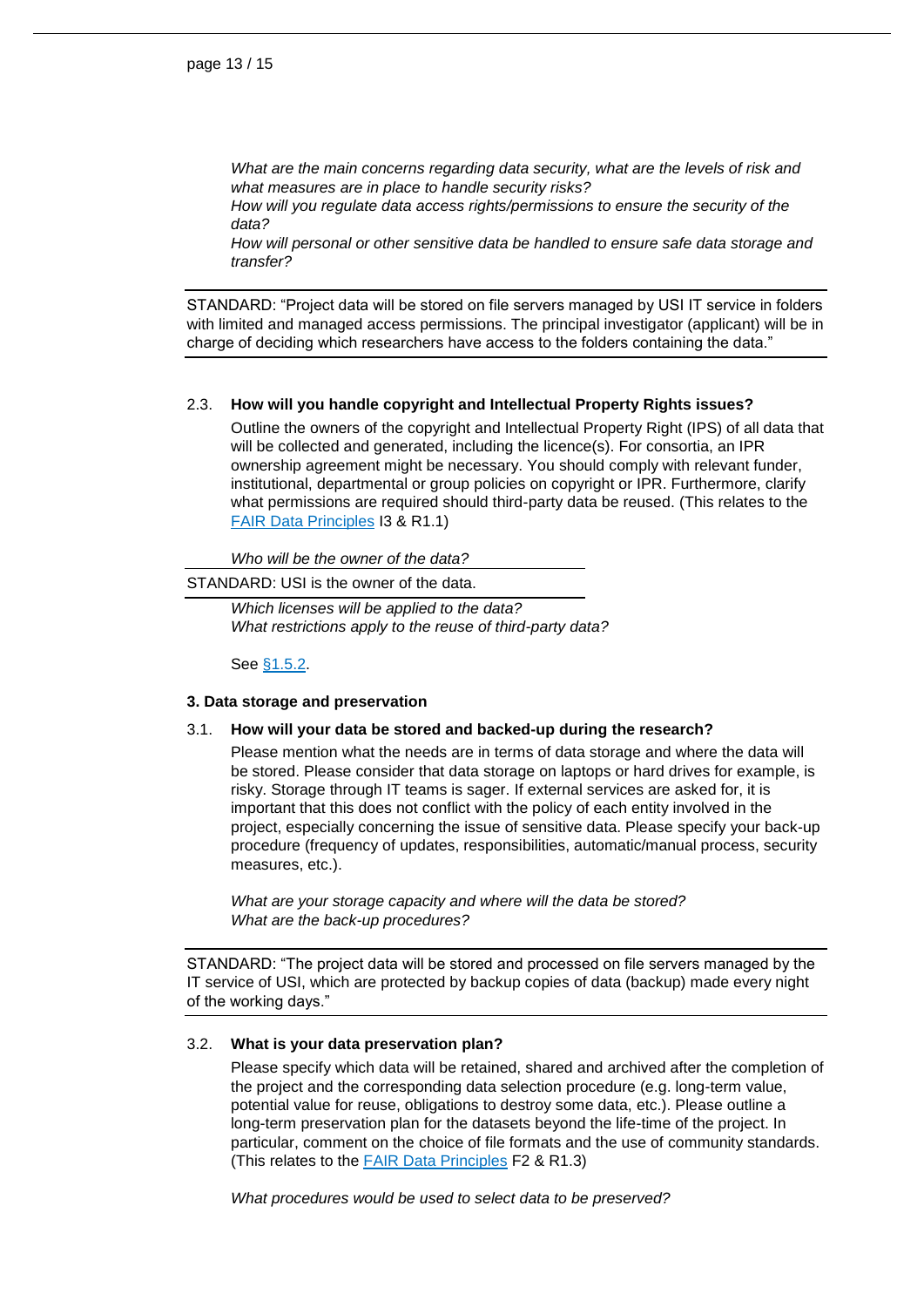*What file formats will be used for preservation?*

See [§1.4.](#page-4-0)

#### **4. Data sharing and reuse**

#### 4.1. **How and where will the data be shared?**

Consider how and on which repository<sup>9</sup> the data will be made available. The methods applied to data sharing will depend on several factors such as the type, size, complexity and sensitivity of data. Please also consider how the reuse of your data will be valued and acknowledged by other researchers. (This relates to the [FAIR Data](https://www.go-fair.org/fair-principles/)  [Principles](https://www.go-fair.org/fair-principles/) F1, F3, F4, A1, A1.1, A1.2 & A2)

*On which repository do you plan to share your data? How will potential users find out about your data?*

See [§1.6.](#page-8-0)

#### 4.2. **Are there any necessary limitations to protect sensitive data?**

Data have to be shared as soon as possible, but at the latest at the time of publication of the respective scientific output. Restrictions may be only due to legal, ethical, copyright, confidentiality or other clauses. Consider whether a non-disclosure agreement would give sufficient protection for confidential data. This relates to the [FAIR Data Principles](https://www.go-fair.org/fair-principles/) A1 & R1.1)

*Under which conditions will the data be made available (timing of data release, reason for delay if applicable)?*

See [§1.5.1.](#page-5-2)

l

#### 4.3. **I will choose digital repositories that are conform to the FAIR Data Principles** (Yes / No)

The SNSF requires that repositories are conform to the FAIR Data Principles. If there are no repositories complying with these requirements in your research field, please deposit a copy of your data on a generic platform. If no data can be shared, this is a statement of principles.

#### 4.4. **I will choose digital repositories maintained by a non-profit organization** (Yes / No)

If the answer is no: "Explain why you cannot share your data on a non-commercial digital repository." The SNSF supports the use of non-commercial repositories for data sharing. Costs related to data upload are only covered for non-commercial repositories.

<sup>&</sup>lt;sup>9</sup> A list of generalist, discipline-specific and institutional data repositories commonly used by Swiss research community can be found [here](https://www.snf.ch/en/WtezJ6qxuTRnSYgF/topic/open-research-data-which-data-repositories-can-be-used)